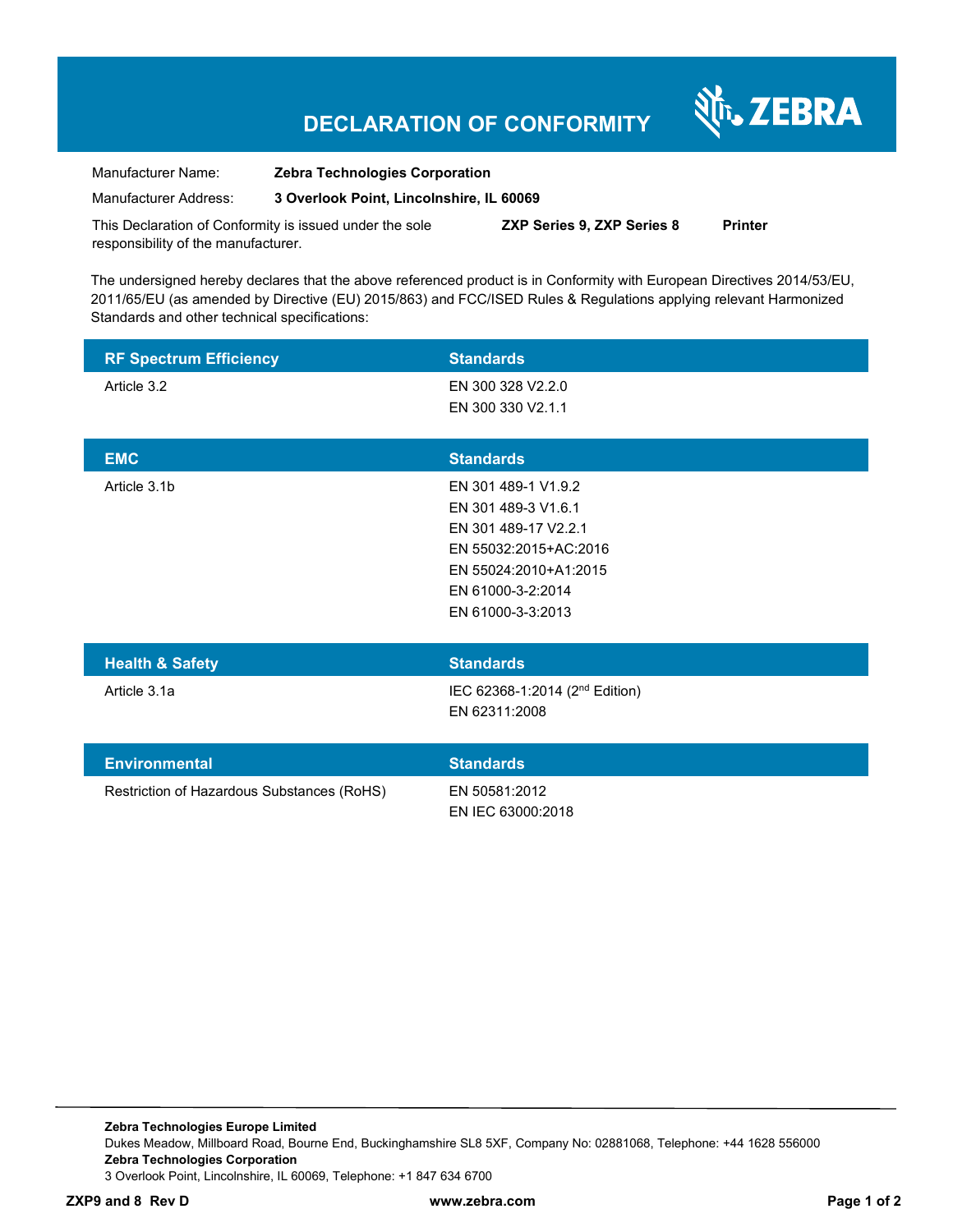

With regard to Directive 2014/53/EU, the conformity assessment procedure referred to in Article 17.2(a) and detailed in Annex II has been followed.

US company representative for FCC Supplier's Declaration of Conformity (47 CFR Part 2.1071 to 2.1077) is Jay Cadiz and can be reached at jcadiz@zebra.com.

#### **Signed on behalf of Zebra Technologies Corporation**

*\_\_\_\_\_\_\_\_\_\_\_\_\_\_\_\_\_\_\_\_\_\_\_\_\_\_\_\_\_\_\_\_\_\_\_\_\_\_\_\_\_\_*

Cady

Jay Cadiz Rev: D Manager, Compliance Engineering Place: Lincolnshire

*(Authorized Corporate Signature)* Date of Affixing the CE Mark: 01 January 2018 Date: 01 March 2021

**Zebra Technologies Europe Limited**  Dukes Meadow, Millboard Road, Bourne End, Buckinghamshire SL8 5XF, Company No: 02881068, Telephone: +44 1628 556000 **Zebra Technologies Corporation**  3 Overlook Point, Lincolnshire, IL 60069, Telephone: +1 847 634 6700